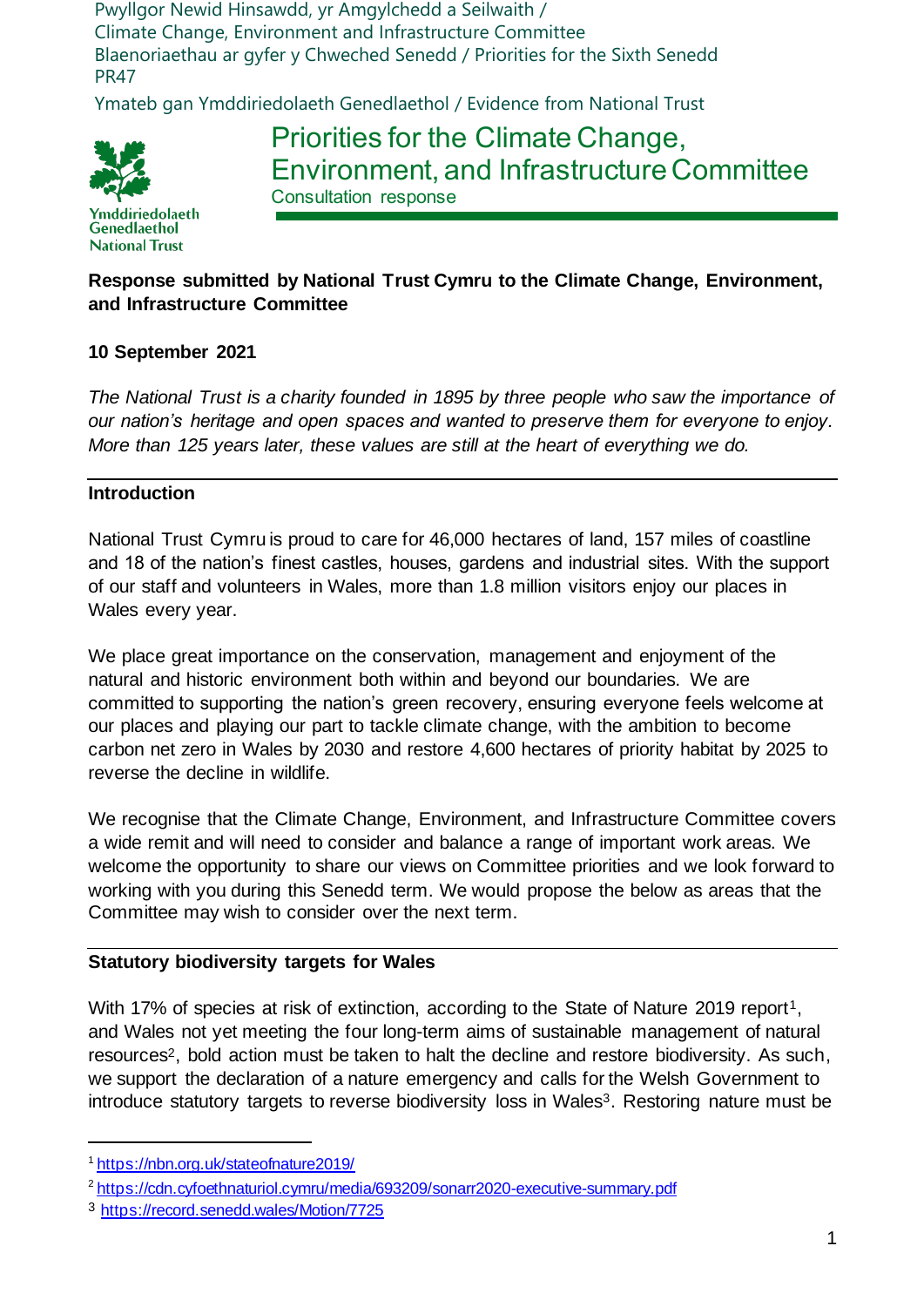at the core of our nation's efforts to tackle climate change, grow resilience and support people's health and wellbeing.

With the Conference of the Parties (COP15) to the Convention on Biological Diversity on the horizon and a post-2020 global framework expected to be agreed with new international goals and targets to reverse the decline in biodiversity, this is a crucial opportunity for Wales to play its part.

We note the Climate Change Minister's intention to revise the Nature Recovery Action Plan for Wales to take account of the new framework and acknowledgment that "we need to do more"4. Legislating a set of ambitious and enforceable domestic biodiversity targets for Wales should be a priority and we would suggest that this is a key work area for the Committee to keep under review.

National Trust Cymru agrees with the conclusion of the Climate Change, Environment and Rural Affairs Committee's Fifth Senedd Legacy Report, "we believe our successor Committee should ensure the Welsh Government prioritises this matter during the first year of the next Senedd term"5.

### **Environmental governance for Wales**

It is on the record that the Climate Change Minister intends to bring forward an environmental governance and principles Bill within year 2 <sup>6</sup> and is committed to working with stakeholders to develop permanent arrangements. We support this, but in the meantime, we are conscious that the interim environmental governance arrangements focus on the functioning of environmental law rather than investigating breaches of the law.

Closing the environmental governance gap, created by our departure from the EU, and legislating to establish an independent environmental governance body for Wales is crucial, and scrutiny by the Committee to ensure that fit for purpose arrangements are put in place is essential.

### **A Sustainable Farming Scheme that delivers for people and nature**

Scrutinising the proposed draft Agriculture (Wales) Bill must be a priority for the Committee for the first term, with the Government announcing its intention to lay the Bill before summer 2022. The transition away from the Common Agricultural Policy is a once in a generation opportunity to shape a more sustainable future for the farming sector in Wales that meets the needs of people, nature and the environment and contributes to the nation's ambition to be carbon net zero by 2050 – scrutiny by the Committee in conjunction with

<sup>4</sup>

[https://business.senedd.wales/documents/s116925/Letter%20from%20the%20Minister%20and%20Deputy%](https://business.senedd.wales/documents/s116925/Letter%20from%20the%20Minister%20and%20Deputy%20Minister%20for%20Climate%20Change%20on%20the%20Welsh%20Governments%20priorities.pdf) [20Minister%20for%20Climate%20Change%20on%20the%20Welsh%20Governments%20priorities.pdf](https://business.senedd.wales/documents/s116925/Letter%20from%20the%20Minister%20and%20Deputy%20Minister%20for%20Climate%20Change%20on%20the%20Welsh%20Governments%20priorities.pdf)

<sup>5</sup> <https://senedd.wales/media/rzqeixsg/cr-ld14312-e.pdf>

<sup>6</sup> <https://record.senedd.wales/Committee/12399>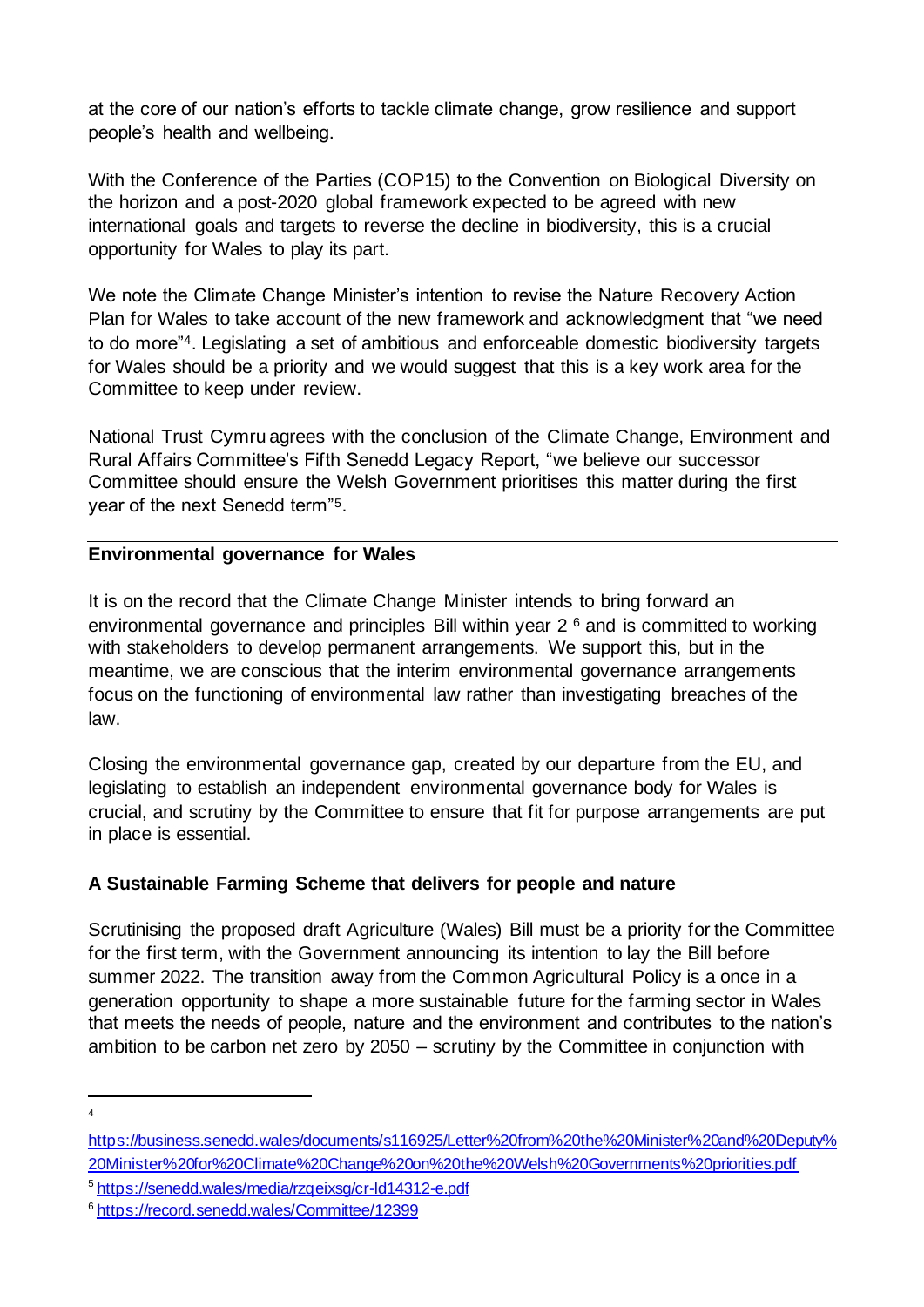the Economy, Trade, and Rural Affairs Committee will be essential to ensuring that this ambition is met.

We are encouraged by current proposals to pay farmers and land managers for the environmental benefits that they deliver, underpinned by a commitment to effective regulation, as set out in the recent Agriculture (Wales) White Paper. However, we do not underestimate the scale of change required to transition from one system to the next and would like to see a clear road map for the development of the new Sustainable Farming Scheme. A commitment from Welsh Government to engage with farmers and land managers in the trialling and testing is important for the success of the scheme and we would ask the Committee to support our ambition to ensure that the design and development work is an inclusive process.

With over 240 agricultural tenancies and 97% of our land classed as farmland in Wales, we recognise the part we play. We are currently running a Payment for Outcomes trial on three farms on the Llŷn Peninsula in collaboration with our tenants and partners to explore new ways of supporting farmers to help nature thrive on their farms, and to demonstrate the merits of sustainable farming, not just for the benefit of nature, but for the long-term future of farming. We hope that this approach will help unlock new sources of funding for sustainable land management and establish best practice, and would be pleased to share further information on the project or welcome the Committee for a site visit to learn more as part of the inquiry into the future of agriculture in Wales.

#### **Sustainable tourism and recovery of the visitor economy in Wales**

The Covid-19 pandemic has had a catastrophic impact on the tourism and hospitality sectors, including on charities and organisations that provide visitor attractions like National Trust Cymru. It is essential that the right choices are made now and the right plans put in place to enable a sustainable recovery in the medium and long-term – a recovery that balances economic, social and environmental needs.

The tourism sector relies on the balance between our special landscapes, historic environment and cultural heritage. Tourism can bring a range of benefits to people and local economies. However, if tourism is not properly managed, it can harm the natural and built environment and alienate host communities – during the pandemic we have seen unprecedented visitor numbers to Wales' beauty spots and more investigation is needed to understand how we balance growth and sustainability.

We welcome Visit Wales' 'Let's Shape the Future' plan and commitment to ongoing partnership working with the sector. The sector's approach must be managed in a coordinated way and the focus must shift from a volume-based economic model to a highvalue model that seeks to better balance economic, social and environmental considerations.

As we look ahead, it is also critical that we build resilience into the tourism sector in response to the changing climate and put in place appropriate mitigations and adaptations. All those involved in tourism need to work together to understand how we can achieve a